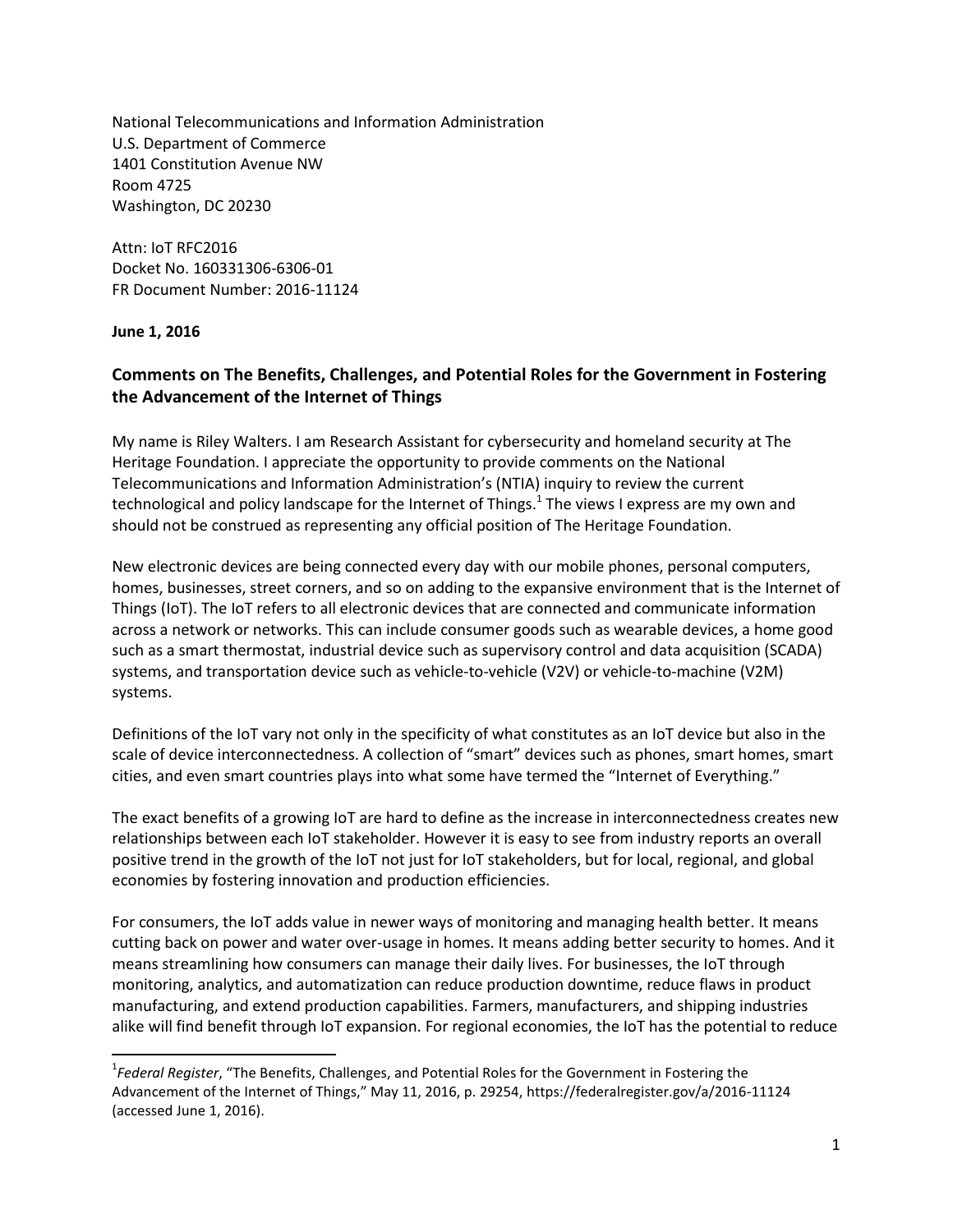and mitigate man-made or natural hazards. The IoT has the potential to create a more efficient regional transportation, telecommunication, and utility infrastructure—value adding to the prospect of business investment and regional wealth.

It is clear from the NTIA's request for comment its commitment to understand each stakeholder's definition of the IoT, economic, policy, and social implications, and recommendations for how they view the government's role in the expanding IoT environment. I will attempt to address some of the policy issues that arise from a growing IoT discussed in "The Benefits, Challenges, and Potential Roles for the Government in Fostering the Advancement of the Internet of Things."

## *15. What are the main policy issues that affect or are affected by IoT? How should the government address or respond to these issues?*

The proliferation and efficacy of the IoT comes from the immediate sharing of information between devices, an increase in application autonomy, and the benefits to consumers from this increase of functionality.

The number of IoT devices will not only expand in the aggregate but expansion will vary in scope for each individually networked system. In brief we will see a variety of devices, industries, and policy implications continue to converge. This will include some of the most hotly debated issues such as privacy and data, encryption, spectrum, autonomous vehicles, and cybersecurity. Policy implications will reflect the interconnectedness of IoT devices by having spillover externalities throughout the entire IoT policy environment. One policy issue such as privacy will apply not to just consumer goods, but industrial goods, infrastructure goods, and so on.

One way the government in particular will affect the IoT's future is through the numerous agencies that have or will want to have authority to regulate areas on the IoT. The Department of Commerce (DOC) will review the economic implications of increased data and automation. The Federal Trade Commission (FTC) will seek to promote consumer security. The Federal Communications Commission (FCC) will pursue issues of spectrum and how this affects IoT devices. The Department of Homeland Security (DHS) will explore both cyber and physical threats to critical infrastructure. Agencies within the Department of Agriculture (DOA), Department of Energy (DOE), Department of Transportation (DOT), and Department of Health and Human Services (HHS) will each have some role in regard to a growing IoT.

Government will likely come to face jurisdictional challenges in addressing the IoT policies. Each regulatory agency, in crafting new legislation on an issue, may end up conflicting with other newly crafted or pre-existing regulations from other agencies. Government regulators should avoid overarching IoT policies that will conflict across other agency missions. An increase in agency transparency may help address some of the concerns other agencies have regarding how IoT technologies will be impacted. However, government must avoid repetitive or conflicting regulations that will economically harm IoT innovators.

There is also the issue that the legislative and regulatory processes move at a pace much slower than new technology comes to fruition. Private industry must remain undeterred as they continue to foster the IoT environment, as well as take the lead on addressing IoT concerns as they come to fruition. Only when a genuine risk seems to be developing can policymakers consider the full impact of new regulation. This includes both the positive and negative externalities of enacting such regulation, including costbenefit analyses. Government regulators should refrain from attempting to address newly developing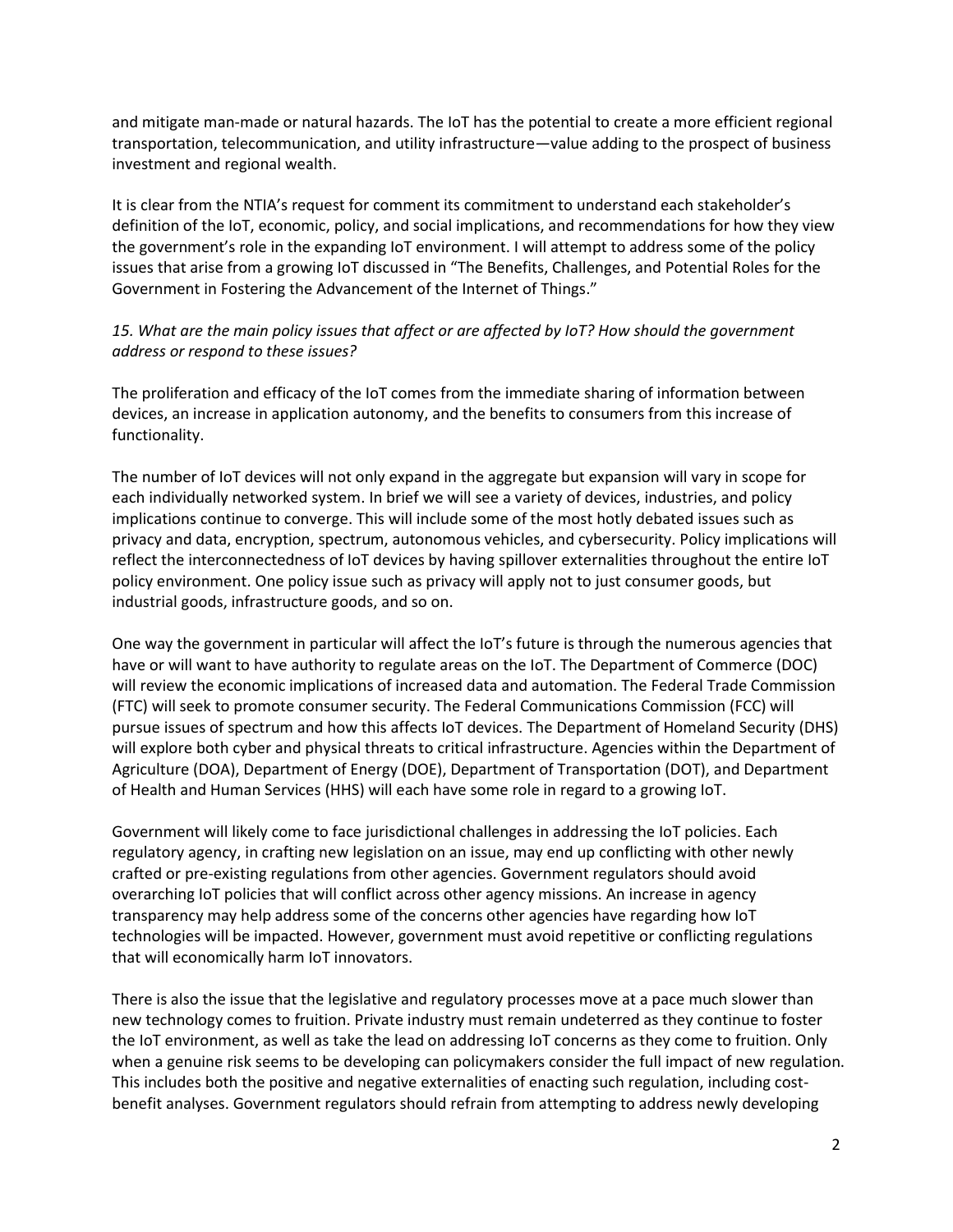IoT concerns *ad hoc*; private companies may have already self-remediated the issue and shifted focus onto new emerging issues.

*16. How should the government address or respond to cybersecurity concerns about IoT? What are the cybersecurity concerns raised specifically by IoT? How are they different from other cybersecurity concerns? How do these concerns change based on the categorization of IoT applications? What role or actions should the Department of Commerce and, more generally, the federal government take regarding policies, rules, and/or standards with regards to IoT cybersecurity, if any?* 

Because of the diverse applications seen within the IoT environment—considering the multitude of stakeholders, technologies, and evolving capabilities of malicious actors—there are a number of concerns regarding the cybersecurity of the IoT.

Certainly there is no silver bullet to securing IoT devices as there is no silver bullet to cybersecurity. Cyber risk depends on a combination of factors including what sort of security measures are being continuously added into these devices either in their initial production or through the device lifetime to deter, mitigate, and defeat malicious actors. Other factors include how capable a malicious attacker is and the implication of a successful attack. The implied threat to a single person's Global Positioning System (GPS) coordinates being stolen is inherently different than a car being cyber hijacked with passengers inside on a highway or a dam's sluice gate being opened over a major city.

Many of the cybersecurity implications we face on our desktop computers are similar to those we will face with a growing IoT environment. This can include the threats of ransomware, distributed denial of service (DDoS) attacks, and information stolen and being used against victims in the form of targeted phishing campaigns. As technology becomes more integral to our lives all stakeholders of the IoT, especially the government should continue to emphasize the importance of good cyber hygiene.

One issue specific to the IoT is the interconnection of cyber devices and physical infrastructure. This means that while devices are at risk of traditional cyber threats, physical threats are now possible through successful cyber attacks. Alternatively, IoT device deployment will proliferate to meet the demand of expansive physical infrastructure. Consider the number of traffic sensors needed to be deployed on every street intersection. The increase in IoT devices will increase the attack vector malicious actors can attempt to exploit. It will increase the importance of maintaining the physical integrity of these IoT devices from malicious actors and natural hazards and it will increase the intricacies of information security as each sensor is connected and sharing information.

Device and information integrity is not only important for IoT functionality, but an important emphasis along IoT supply chain production. Malicious software or unintended product deficiencies can negatively harm the final IoT device or IoT system. The government can highlight the important role supply chain security will play as more businesses create and rely on these IoT networked systems.

IoT device developers have economic costs to consider in securing IoT devices, whether that security be cyber or physical in nature. Focusing entirely on security would make IoT investment unprofitable. Being completely void of security could render IoT producers liable for putting consumers at risk. As IoT devices continue to proliferate and security concerns come into question, more and more companies will likely advertise device security as market leverage—mutually beneficial to both the consumer's security and IoT producer brand name.